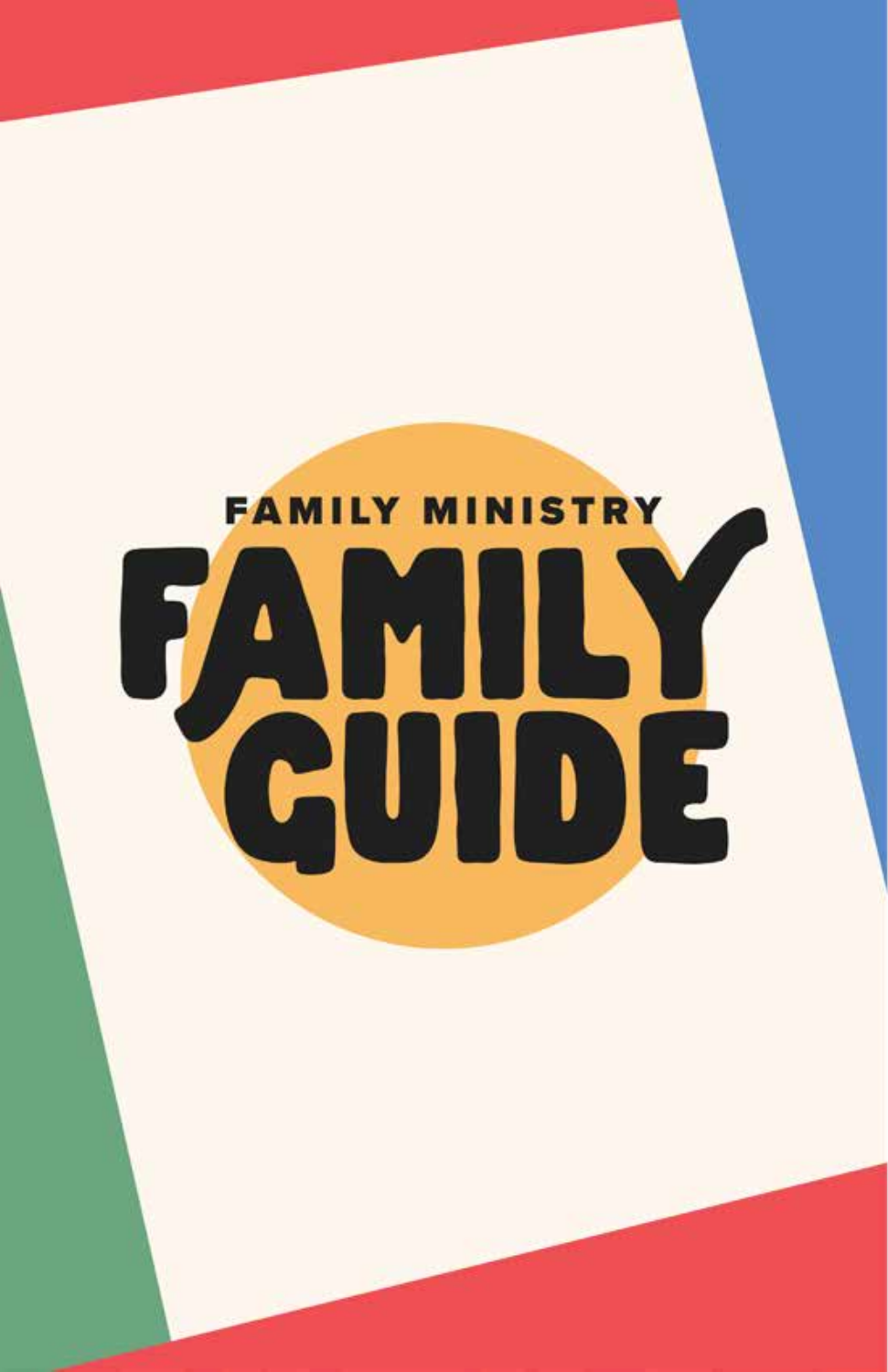## WELCOME TO OUR CHURCH AND TO OUR FAMILY MINISTRY!

Our team is excited to serve you and your family. Our goal is to help you feel comfortable and welcome. Please review this guide and feel free to reach out with any questions.

**OUR MISSION:** Partnering with families to teach kids of all ages about loving Jesus and having a relationship with Him.

CURRICULUM/TEACHING: Teaching is one of the most vital parts of children's ministry.

- Our programs use age-based teaching and lessons. Preschool and elementary use lessons from The Gospel Project by Lifeway. Middle school uses lessons from XP3 by Orange. All teachers are provided with lesson plans to use in the classroom.
- $\triangleright$  Small groups provide your child with an age-appropriate room that allows leaders and kids to build relationships. In small groups, we dive deeper into what we are learning through two-way conversations. This allows for each child to be heard and ministered to.
- Large group time provides your child with an age-appropriate worship service that engages them and teaches them through our worship songs and lesson.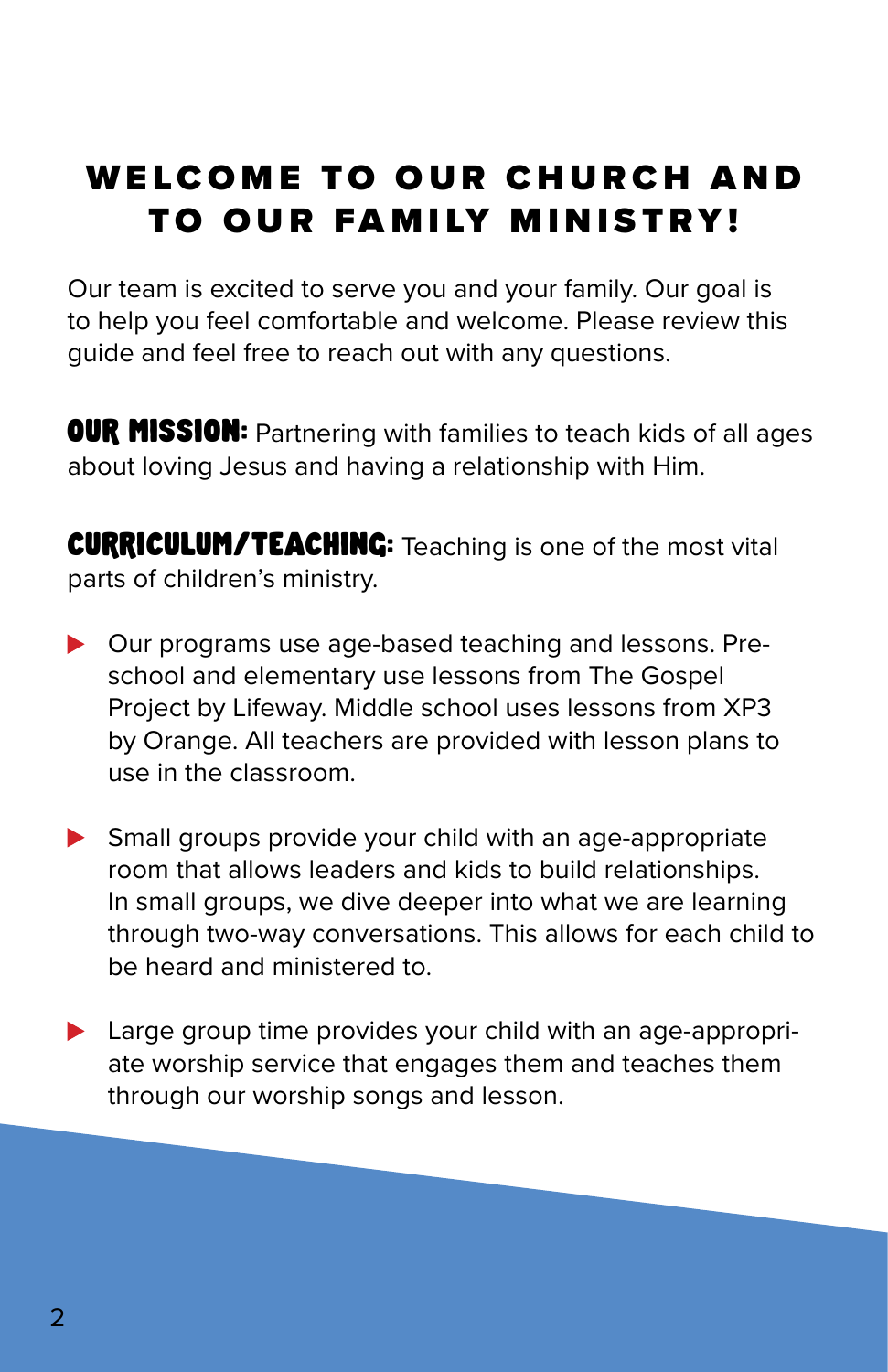# ROLE OF PARENT/ GUARDIANS (Our Beliefs)

- $\blacktriangleright$  It is important to attend church regularly and on time. We believe that consistency is so helpful for children.
- $\blacktriangleright$  We believe parents should be the primary leaders of their children. We are here to support you in that role in any way possible!
- It is vital for this ministry to receive support from families. We ask for your daily prayers and for you to consider how you can serve the children here at FAC.
- $\triangleright$  We encourage you to engage in community! To lead your children, it is important to be in community where you can be led and grow as well. We have groups we would be glad to help you connect with and take your next step.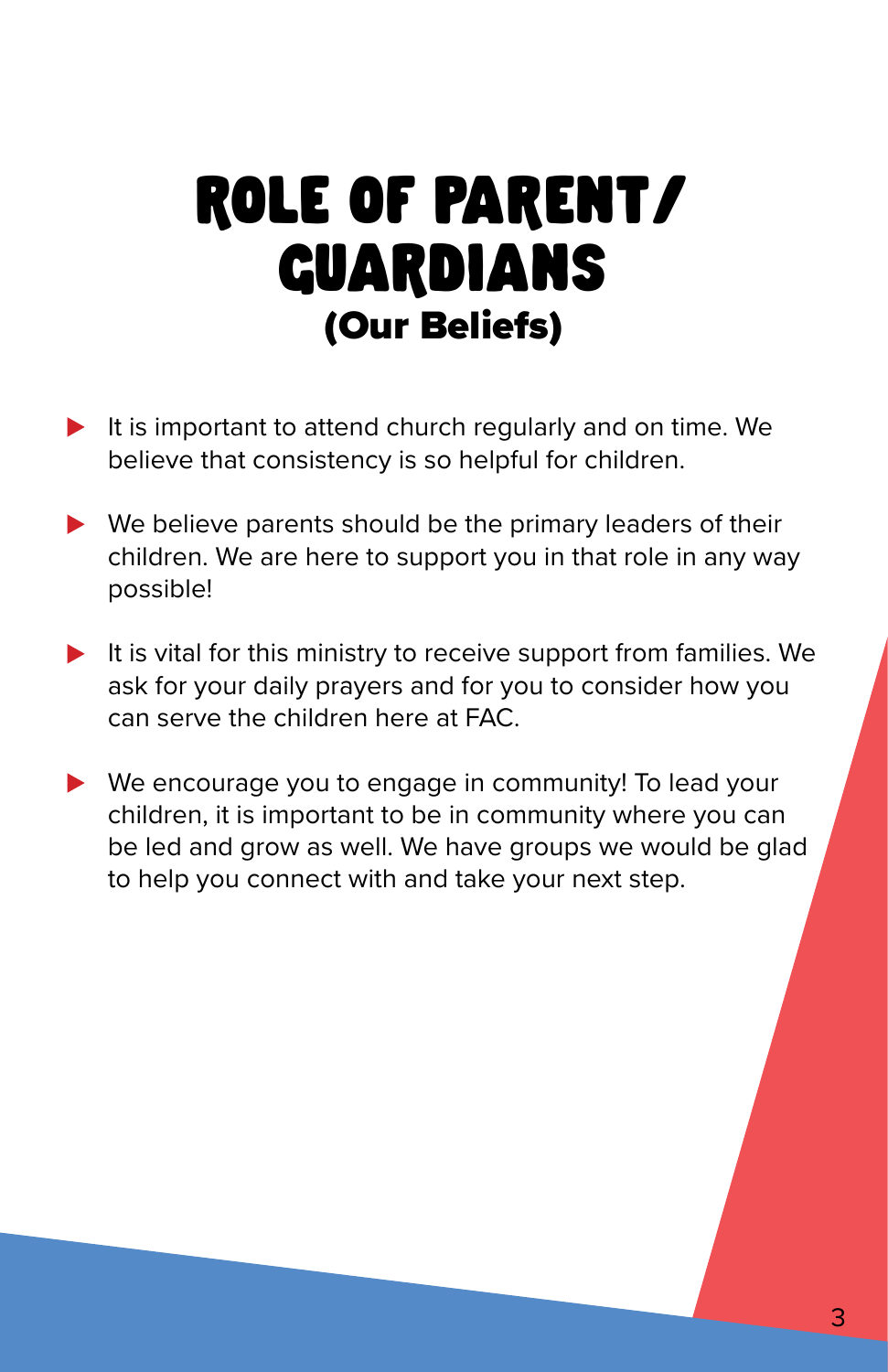# SAFETY

Ensuring that we have a safe and secure environment is always a top priority.

- $\blacktriangleright$  We have emergency plans in place.
- All volunteers must fill out an application and complete a background check.
- We require a minimum ratio of 2 leaders per room.
- We use cell phones to reach parents by text or phone call.
- $\blacktriangleright$  The family ministry areas are closed after drop-off time to everyone who is not an approved child worker.
- Matching security codes are given to both the child and parent for a secure pick-up for preschool and elementary.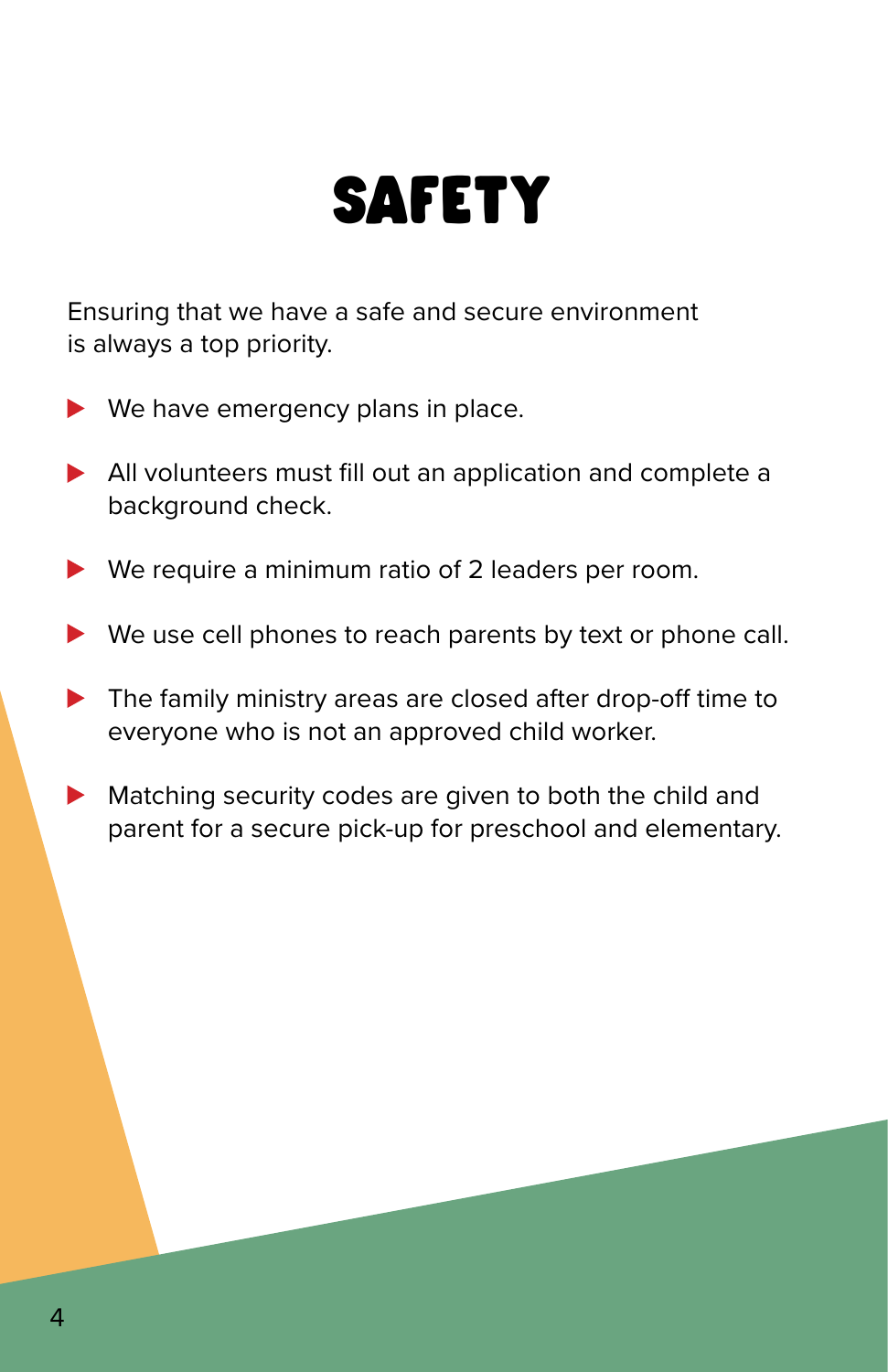## CONVENIENCES Helpful Information

- Parking: Park in the Route 541 Lot for access to preschool and Church Road Lot for access to elementary and middle school.
- ▶ Bathroom Locations/Usage: We have bathrooms in proximity to our kids' environments. We ask that you have your children use the bathroom before attending.
- 1st Time Check-In: Use your cell phone number to check in on the computer and print name tags for each member of your family.
- $\blacktriangleright$  If you have children in preschool and kindergarten to eighth grade, please drop off the elementary/middle school child(ren) first and pick the preschool child(ren) up first.
- $\blacktriangleright$  Families are welcome to use the slide in the Treehouse after each service.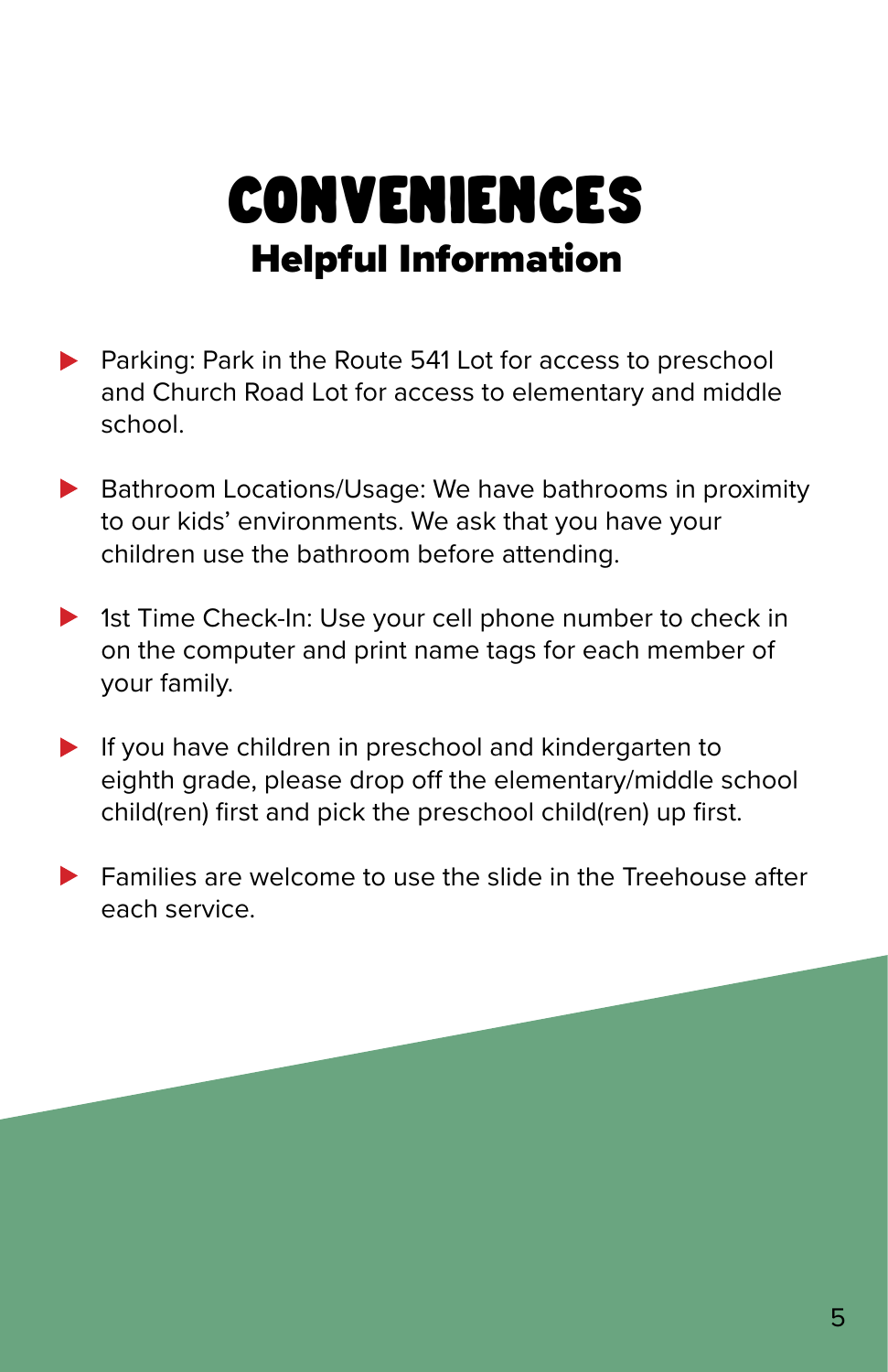# SERVING OPPORTUNITIES

Serving is an important part of our church culture and is vital to Family Ministry.

#### **Why Serve?**

When parents serve, it helps build relationship between families and the ministry. Our goal is to provide you with the tools to lead well in your home. There's no better way to learn how to lead your kids than when you serve and gain hands on experience. Kids love to see their families come serve next to them! When you serve kids, you are investing in the next generation of our church and making an impact for God's Kingdom.

#### **Serve Form: myfac.org/serve**

Choose the "Family Ministry" option and our team will follow up with you.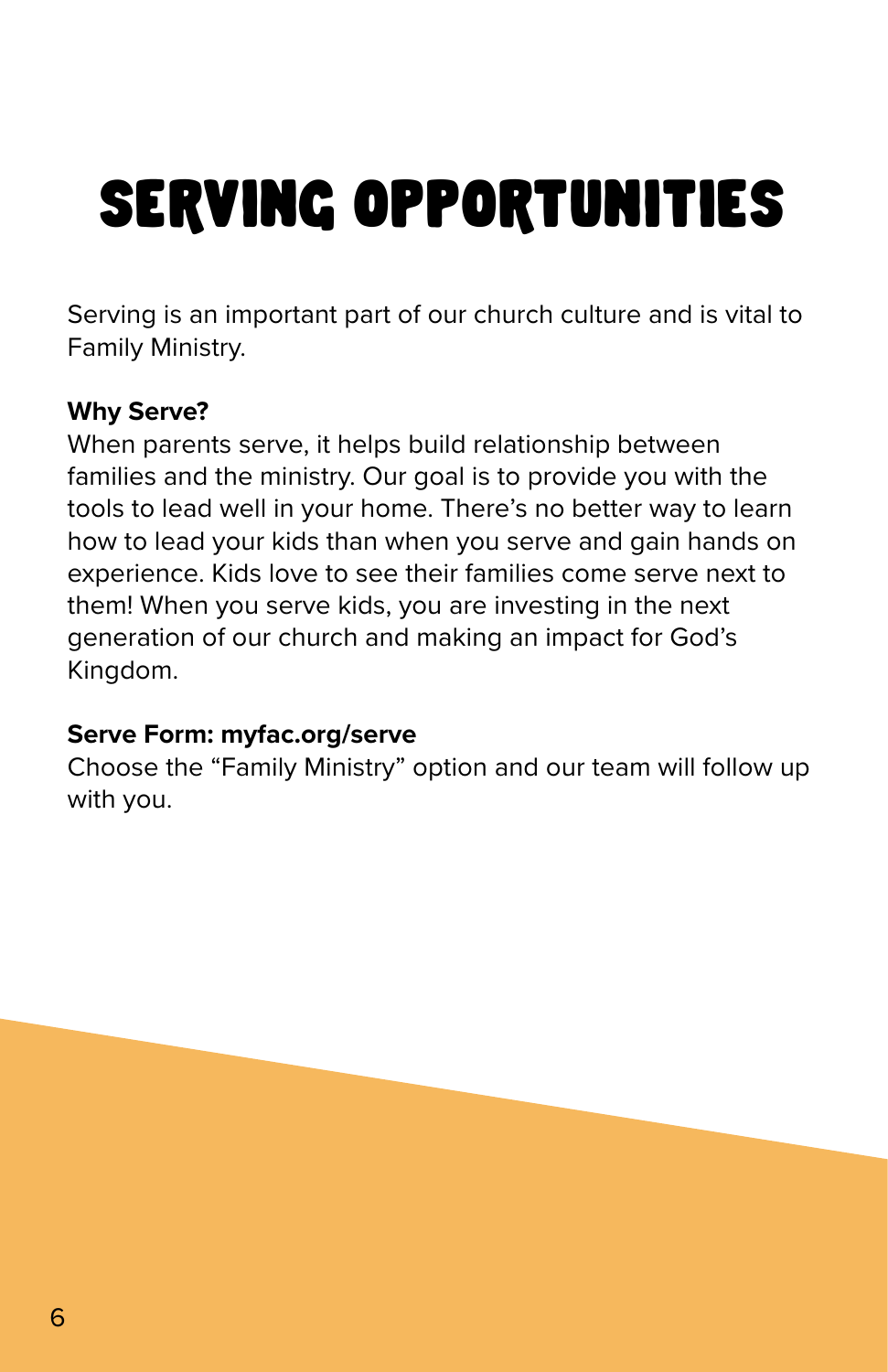**SOCIAL MEDIA:** Stay up to date on Family Ministry and other essential information!



Follow us on Instagram:

- @fac\_kidblast
- @facmiddleschool
- Follow us on our Facebook pages:
	- Preschool Ministry at Fellowship Alliance Chapel
	- Elementary Ministry at Fellowship Alliance Chapel
	- FAC Middle School

Subscribe to our YouTube channels:

- FAC Preschool
- FAC Elementary
- FAC Middle School

### CONTACT INFORMATION:

### **Pastor Justin Wright**

Family Pastor justinw@myfac.org

#### **Alex Fernholz**

Elementary Coordinator alexf@myfac.org

**Sarah Fires**

Early Childhood Coordinator sarahf@myfac.org

#### **Royce Adams**

Middle School Resident roycea@myfac.org